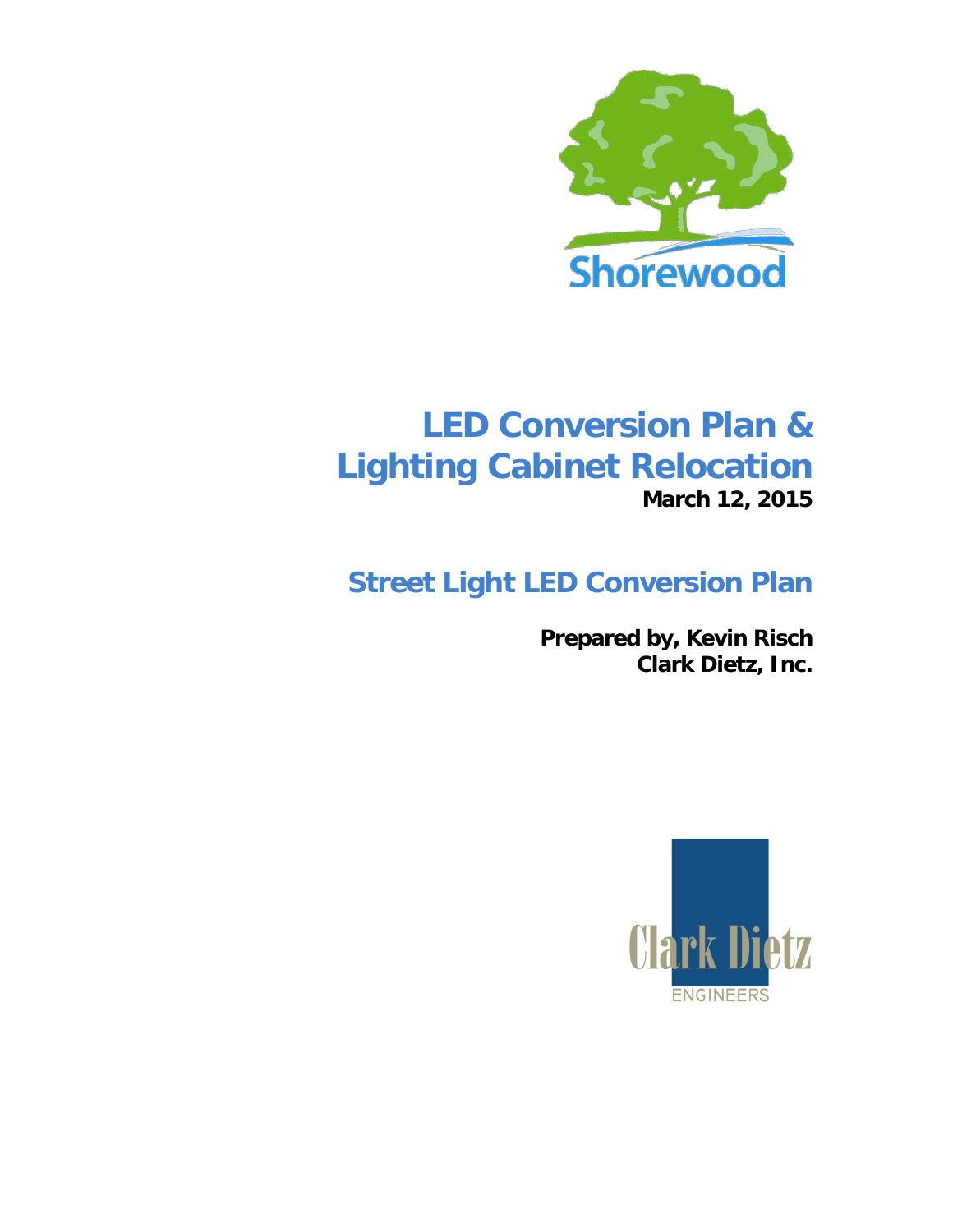I hereby certify that this report was prepared by me or under my direct supervision and that I am a duly Licensed Engineer under the laws of the State of Wisconsin.

 $\mathscr{P}$ 

Kevin Risch, PE

Date: March 12, 2015 **Reg. No. E-36446** Reg. No. E-36446

**Project Contact Person:**

**Kevin Risch, PE 262-657-1550 [kevin.risch@clarkdietz.com](mailto:kevin.risch@clarkdietz.com)**

**Clark Dietz, Inc. 759 North Milwaukee Street, Suite 624 Milwaukee WI 53202**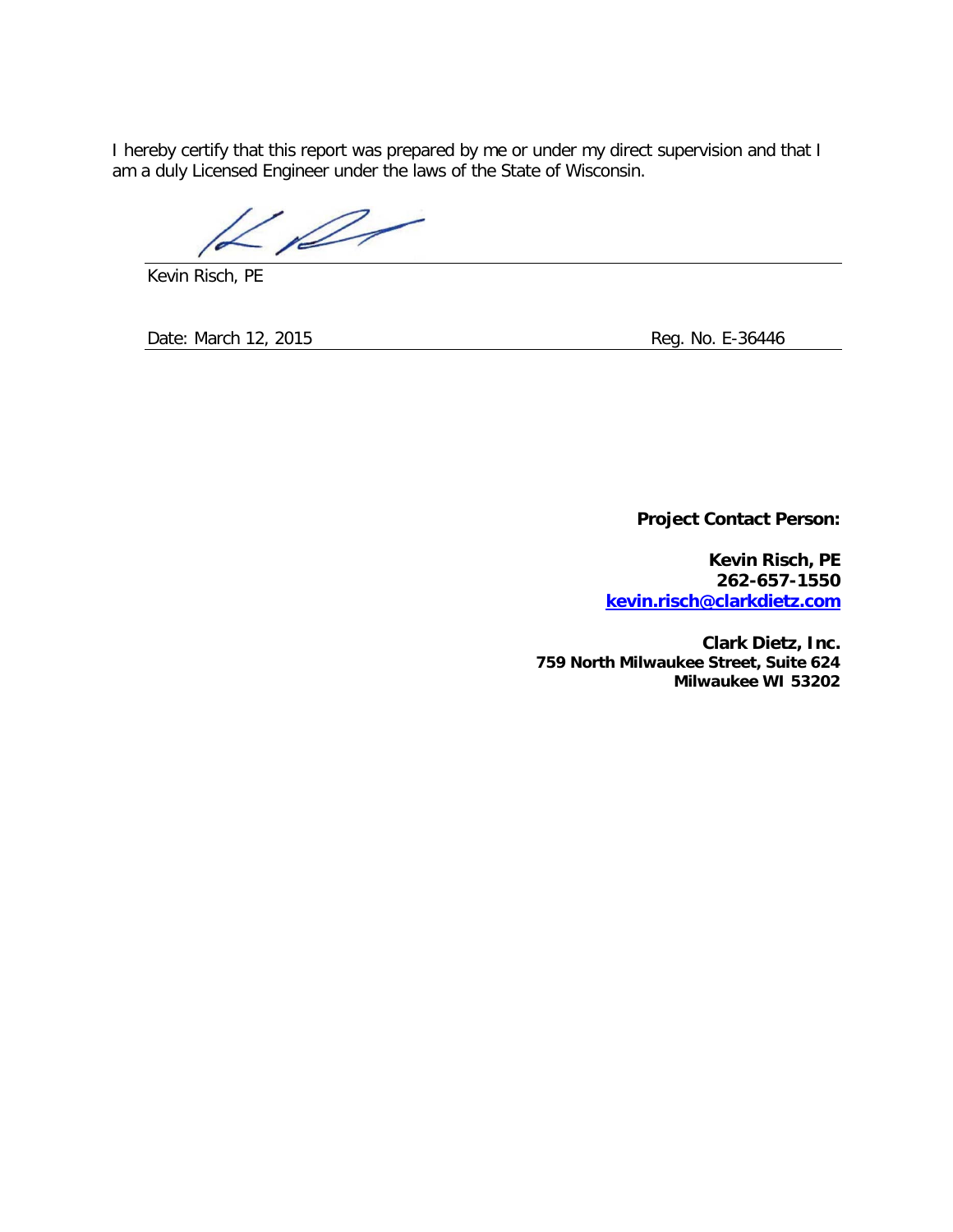# **Contents**

| $1 -$ |  |
|-------|--|
| $2 -$ |  |
|       |  |
|       |  |
|       |  |
| $3-$  |  |
|       |  |
|       |  |
|       |  |
| $4-$  |  |
|       |  |
|       |  |
| $5-$  |  |
| 5.1   |  |
| 5.2   |  |
| 5.3   |  |
| 5.4   |  |
| 5.5   |  |
| 5.6   |  |
| 5.7   |  |
| 5.8   |  |
| 5.9   |  |
|       |  |
|       |  |
|       |  |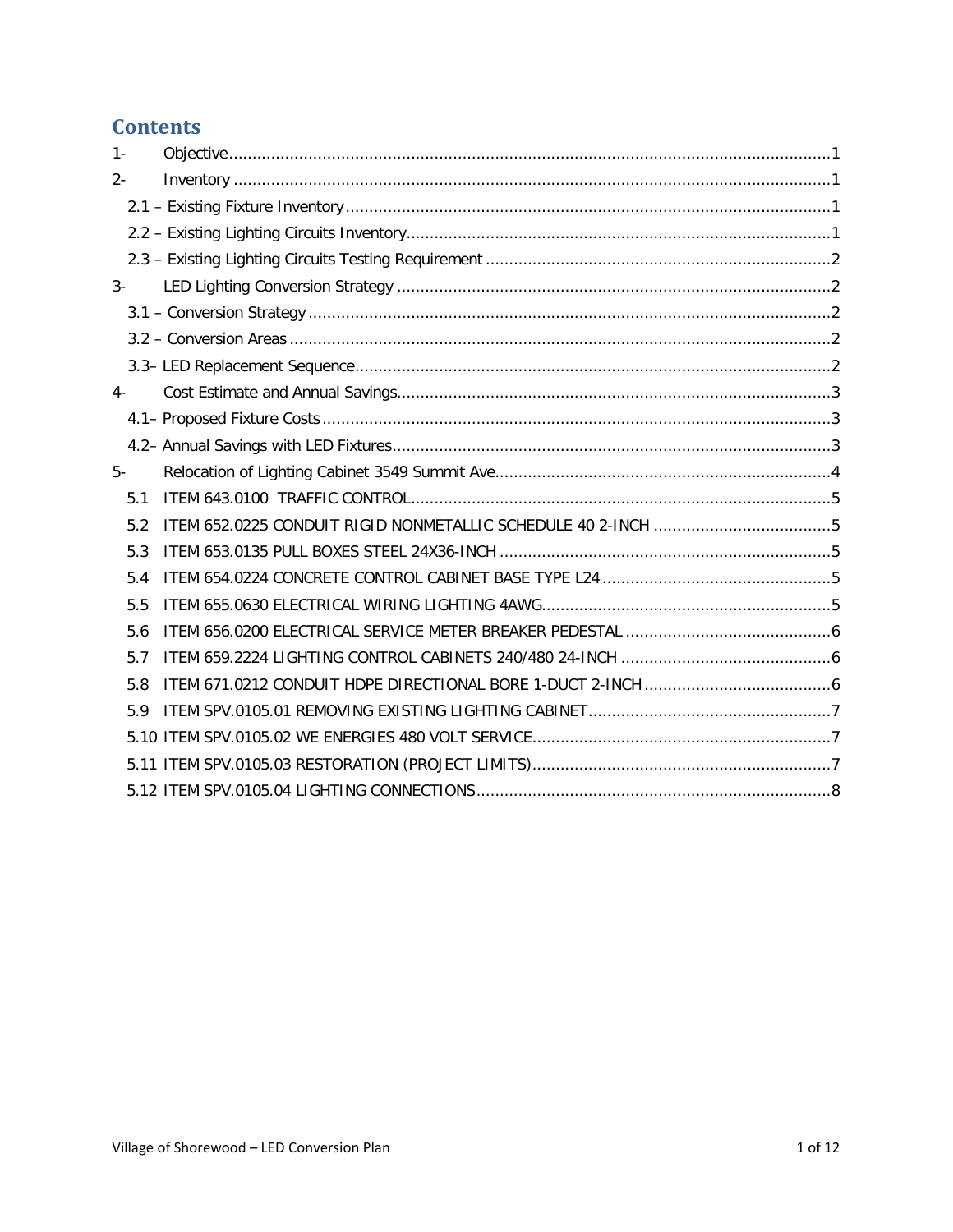# <span id="page-3-0"></span>**1- Objective**

The overall objective of this study will be to:

- Provide an inventory of existing street lights together with wattages within the Village.
- Provide an LED lighting conversion strategy using estimated annual investments
- Provide a cost estimate for replacement and energy and expected maintenance cost savings
- Design documents for the relocation of the existing lighting cabinet behind the residence at 3949 Summit Avenue and relocate the cabinet to Lake Drive, including a plan and specifications with material breakdown.

#### <span id="page-3-1"></span>**2- Inventory**

#### <span id="page-3-2"></span>2.1 – Existing Fixture Inventory

The Village has a total of 1,416 high pressure sodium light fixtures. These fixtures are mostly comprised of 70 Watt (1,015 each) within the residential neighborhoods and parks. The remaining fixtures consist of 150 Watt (351 each) and 250 Watt (50 each) which is located on both arterial and collector roads.



**EXISTING LIGHTING** 

### <span id="page-3-3"></span>2.2 – Existing Lighting Circuits Inventory

All of the light circuits throughout the village either fall on 240 volt lines or 480 volt lines at the varying wattages delineated in the above map. The 240 volt circuits are located along E. Capitol Drive from the east limits to the west limits of the Village, and along N. Oakland Avenue from the south limits to the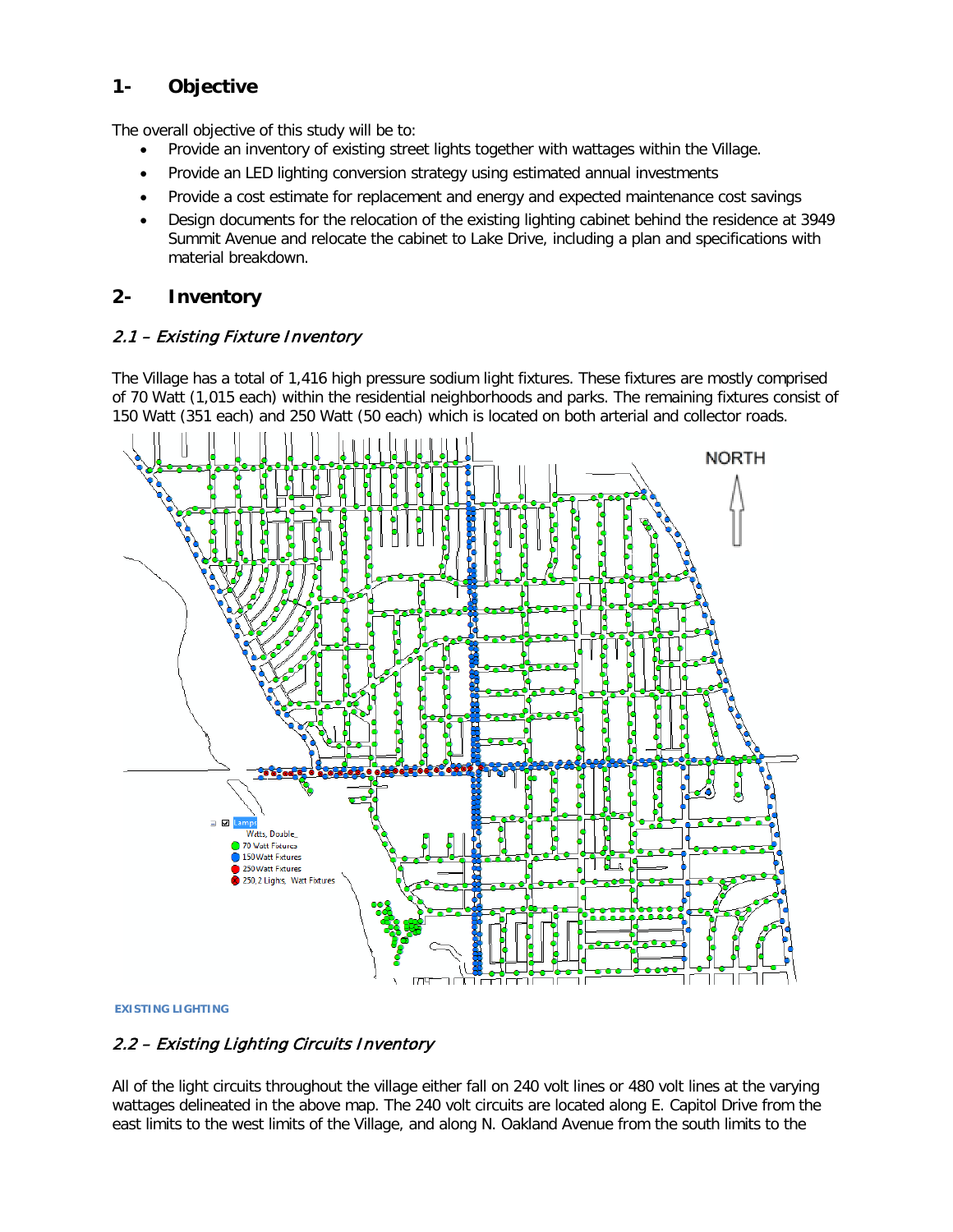north limits of the village. These wattages are either 250 watt or 150 watt fixtures. The 480 volt lines are everywhere else within the Village and are comprised of either 150 watt or 70 watt fixtures.

#### <span id="page-4-0"></span>2.3 – Existing Lighting Circuits Testing Requirement

We recommends that any future outdoor lighting circuits (which are under consideration for upgrade to LED lighting) have their circuit voltages tested, documented, and evaluated for any values that are found to be over any of the voltage value standards of 480 Volts, 240 Volts, 208 Volts, or 120 Volts (depending on what system supplies a particular circuit). Any anomalies should be mitigated before proceeding on any future LED outdoor lighting replacement projects (based on what was discovered in a previous report for the Village Hall parking lot). This is especially important to the Village since we were informed that much of the existing Village outdoor lighting circuits use this older 480 Volt (hot to neutral) system rather than the more common 240 (hot to hot) system widely used today.

# <span id="page-4-1"></span>**3- LED Lighting Conversion Strategy**

#### <span id="page-4-2"></span>3.1 – Conversion Strategy

This proposed lighting fixture replacement was developed assuming that the Village will reserve approximately \$75,000 annually and that there will be a replacement contract awarded every other year. This would allow each contract to utilize funds over two years or \$150,000. (Note: the fixture selection is based on matching the existing fixture style. Therefore, it is not intended to replace any light poles or bases).

#### <span id="page-4-3"></span>3.2 – Conversion Areas

Using the total budget over the two year period, areas were identified to replace as many fixtures as possible using the \$150,000. This strategy will replace all the fixtures throughout the Village by the year 2038, by replacing fixtures every other year at \$75,000 per year.



#### <span id="page-4-4"></span>3.3– LED Replacement Sequence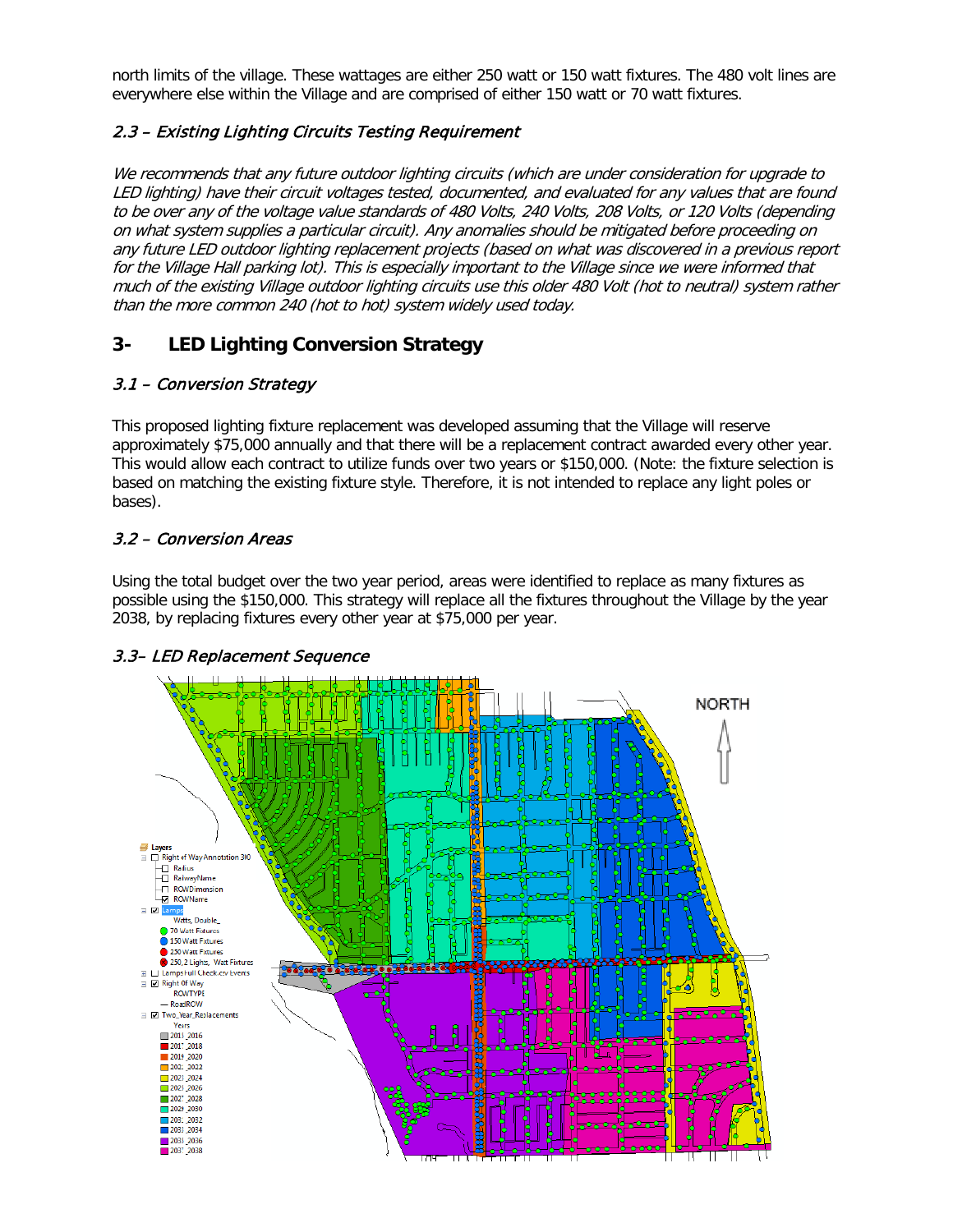# <span id="page-5-0"></span>**4- Cost Estimate and Annual Savings**

### <span id="page-5-1"></span>4.1– Proposed Fixture Costs

The cost component is based on a fixture head that has been designed as an LED unit and not a retrofit fixture together with an installation cost per each fixture. Each fixture that was selected was determined based on the existing voltage as well as the current fixture wattage. Based on the inventory there are 5 different fixture classifications that all of the lights fall into. These include:

- 1) 70 Watt, 480 Volts, Traditionaire (Cooper)
- 2) 70 Watt, 240 Volts, Traditionaire (Cooper)
- 3) 150 Watt, 240 Volts, Libertyville (Sternberg)
- 4) 150 Watt, 480 Volts, Libertyville (Sternberg)
- 5) 250 Watt, 240 Volts, Libertyville (Sternberg)

The replacement fixtures that closely matched these fixtures were the same manufacturer's, but manufactured using LED components (See Exhibit 1).These fixtures include:

- 1) 51 Watt, 480 Volts, Traditionaire (Cooper) \$800
- 2) 51 Watt, 240 Volts, Traditionaire (Cooper) \$750
- 3) 112 Watt, 240 Volts, Libertyville (Sternberg) \$1,725
- 4) 112 Watt, 480 Volts, Libertyville (Sternberg) \$1,725
- 5) 185 Watt, 240 Volts, Libertyville (Sternberg) \$1,975

The total cost estimate to replace all 1,416 fixtures within the Village of Shorewood is estimated at \$1,798,275 and the timeline for the LED reach 70% lumen depreciation estimated to 16 years (70,000 hours). At 16 years the fixture has only reached 70 percent of the lumens it had when it was first installed. This means the fixture can remain in place until the levels are no longer acceptable.

|       |             |                               | <b>Annual Savings</b> |                    |
|-------|-------------|-------------------------------|-----------------------|--------------------|
| #     |             |                               |                       |                    |
| Lamps | Years       | <b>Cost with Installation</b> | <b>Energy</b>         | <b>Maintenance</b> |
| 74    | 2015 & 2016 | \$149,525.00                  | \$3,327.00            | \$2,970.00         |
| 77    | 2017 & 2018 | \$148,225.00                  | \$2,772.00            | \$4,235.00         |
| 86    | 2019 & 2020 | \$150,650.00                  | \$2,934.00            | \$4,455.00         |
| 83    | 2021 & 2022 | \$149,600.00                  | \$2,779.00            | \$4,565.00         |
| 83    | 2023 & 2024 | \$149,450.00                  | \$2,779.00            | \$4,565.00         |
| 111   | 2025 & 2026 | \$148,925.00                  | \$2,666.00            | \$6,105.00         |
| 150   | 2027 & 2028 | \$149,950.00                  | \$2,550.00            | \$8,250.00         |
| 149   | 2029 & 2030 | \$149,000.00                  | \$2,533.00            | \$8,195.00         |
| 147   | 2031 & 2032 | \$147,000.00                  | \$2,499.00            | \$8,085.00         |
| 148   | 2033 & 2034 | \$147,950.00                  | \$2,516.00            | \$8,140.00         |
| 150   | 2035 & 2036 | \$150,000.00                  | \$2,550.00            | \$8,250.00         |
| 158   | 2037 & 2038 | \$158,000.00                  | \$2,686.00            | \$8,690.00         |
| 1416  |             | \$1,798,275.00                | \$32,591.00           | \$76,505.00        |

#### <span id="page-5-2"></span>4.2– Annual Savings with LED Fixtures

The installation of LED technology introduces an annual cost savings due to both the energy as well as reduced maintenance costs. As can be seen in the above table, there is a savings due to the reduction of energy usage. However, the savings from maintenance is approximately 2.5 times larger than energy savings due to longer life expectancy of the LED fixture compared to a HPS fixture. Using the estimated annual savings the payback period would be approximately 16.5 years assuming the complete build out.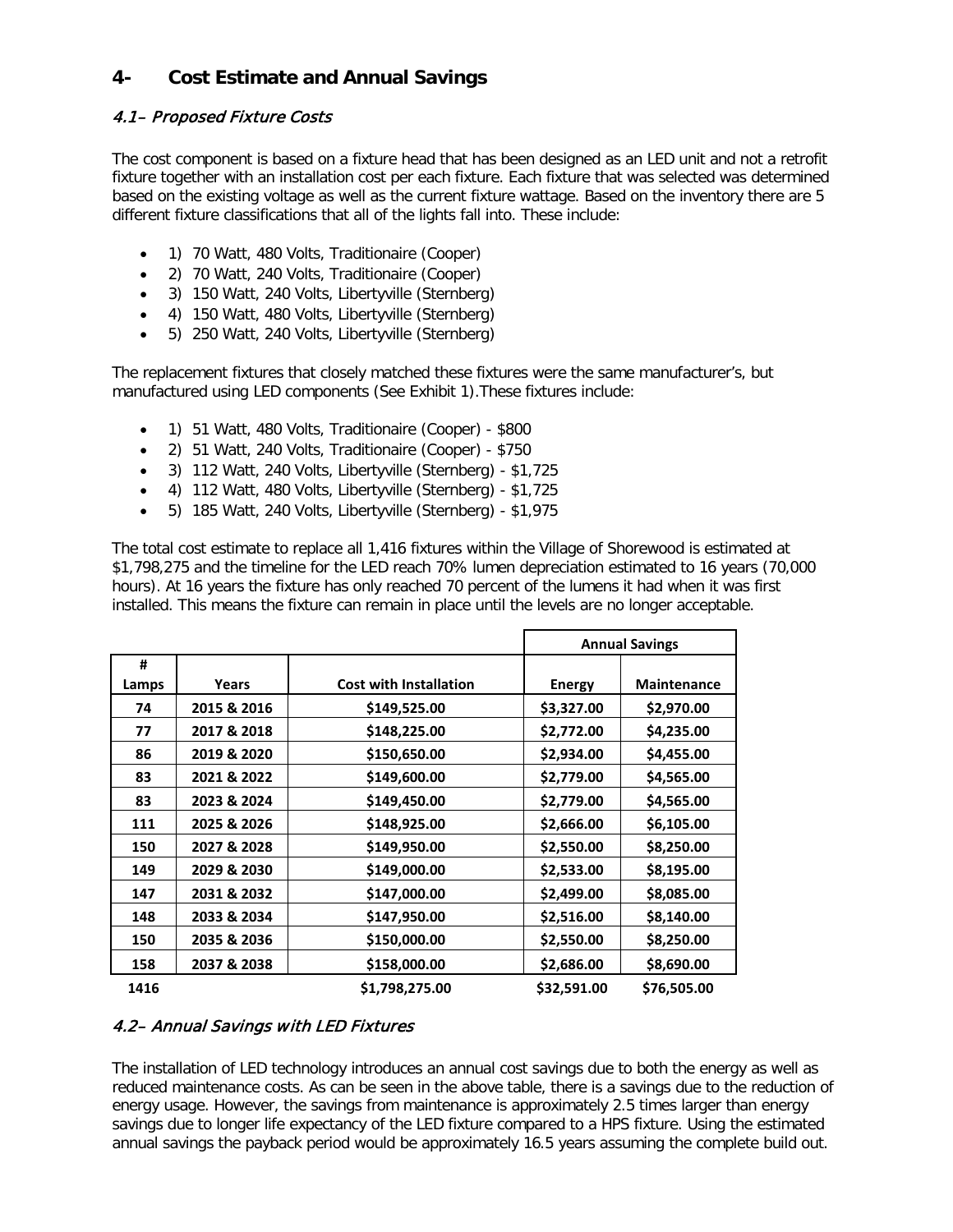# <span id="page-6-0"></span>**5- Relocation of Lighting Cabinet 3549 Summit Ave**

# **ITEM SPECIFIC REQUIREMENTS AND SPECIAL PROVISIONS**

| $\mathbf 1$ . | <b>ITEM 643.0100 TRAFFIC CONTROL</b>                             | 5 |
|---------------|------------------------------------------------------------------|---|
| 2.            | ITEM 652.0225 CONDUIT RIGID NONMETALLIC SCHEDULE 40 2-INCH       | 5 |
| 3.            | ITEM 653.0135 PULL BOXES STEEL 24X36-INCH                        | 5 |
| 4.            | <b>ITEM 654.0224 CONCRETE CONTROL CABINET BASE TYPE L24</b>      | 5 |
| 5.            | <b>ITEM 655.0630 ELECTRICAL WIRING LIGHTING 4AWG</b>             | 6 |
| 6.            | <b>ITEM 656.0200 ELECTRICAL SERVICE METER BREAKER PEDESTAL</b>   | 6 |
| 7.            | <b>ITEM 659.2224 LIGHTING CONTROL CABINETS 240/480 24-INCH</b>   | 6 |
| 8.            | <b>ITEM 671.0212 CONDUIT HDPE DIRECTIONAL BORE 1-DUCT 2-INCH</b> | 6 |
| 9.            | <b>ITEM SPV.0105.01 REMOVING EXISTING LIGHTING CABINET</b>       | 8 |
| 10.           | <b>ITEM SPV.0105.02 WE ENERGIES 480 VOLT SERVICE</b>             | 8 |
| 11.           | <b>ITEM SPV.0105.03 RESTORATION (PROJECT LIMITS)</b>             | 8 |
| 12.           | <b>ITEM SPV.0105.04 LIGHTING CONNECTIONS</b>                     | 8 |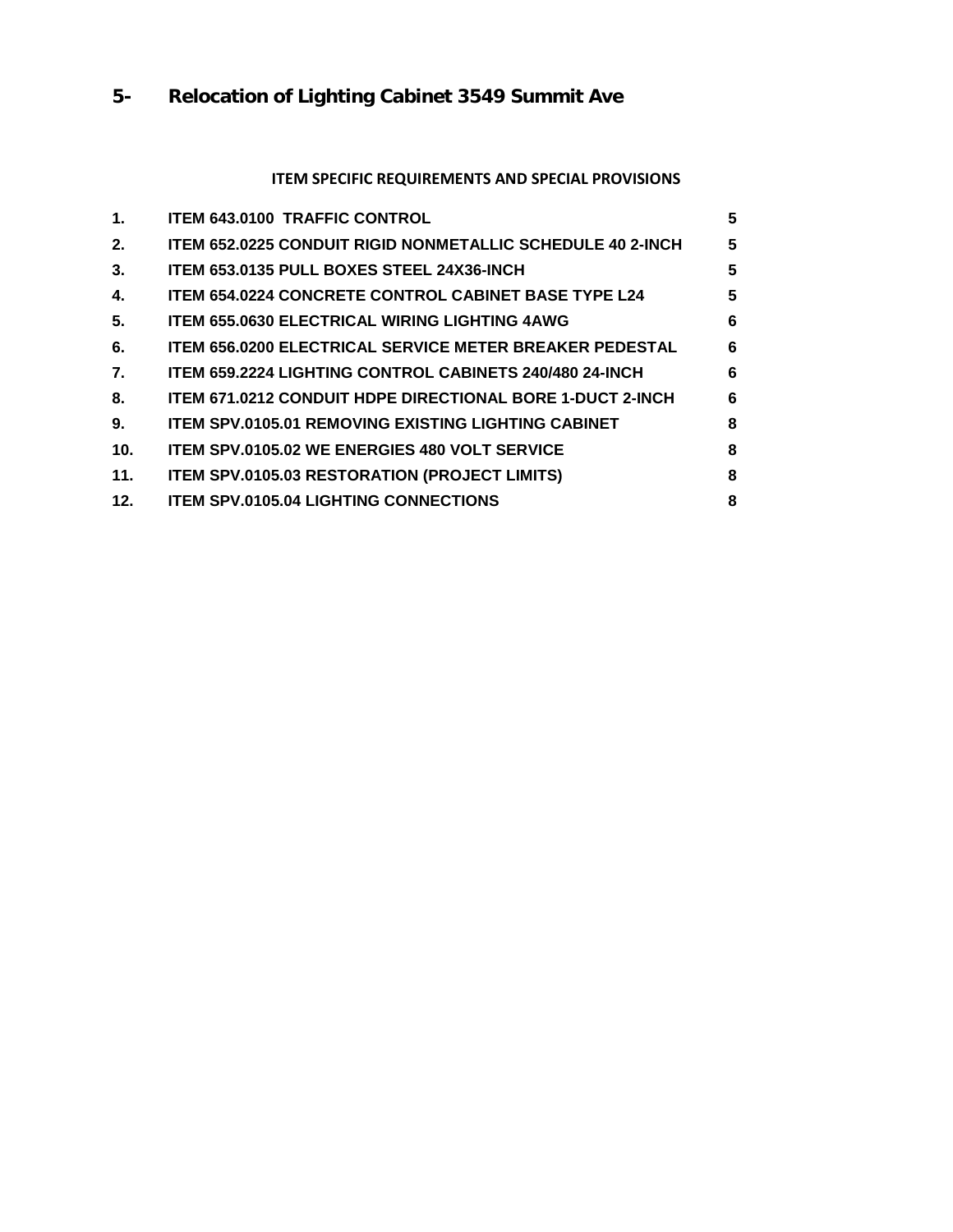# <span id="page-7-0"></span>5.1 ITEM 643.0100 TRAFFIC CONTROL

The Contractor shall be responsible for all roadway markings and signage per the Manual on Uniform Traffic Control Devices to ensure proper traffic flow. Traffic control shall be paid under the unit bid item 643.0100 Traffic Control.

The Contractor shall maintain all traffic control devices in their proper location and in a working condition. Upon notification by the Engineer or his representative during working hours, the Contractor shall, within one (1) hour of notification, relocate, repair, replace or removed any unsatisfactory device. If the Contractor does not rectify the situation within one (1) hour, the Engineer may have City forces to correct the problem and charge the Contractor for their services. All streets segments in this project shall be open to local traffic throughout the duration of the project.

## <span id="page-7-1"></span>5.2 ITEM 652.0225 CONDUIT RIGID NONMETALLIC SCHEDULE 40 2-INCH

This work shall consist of installing a 2"Schedule 40 PVC conduit in an open trench in parkway as shown on the plans or in those areas designated by the Engineer for tree protection.

Prior to the start of trenching for pipe placement operations, the Contractor shall properly locate and identify all existing utilities in proximity to the pipeline alignment so as not to delay work and avoid conflict or disruption of utility services. The Contractor shall confirm the alignment of all critical utilities, using vacuum excavation or other suitable excavation methods, for further detailed confirmations as necessary.

The contractor shall submit to the Engineer specifications on material to be used. The material shall include the pipe, fittings, drilling mud, drilling additives and any other item, which is to be an installed component of the project or used during construction.

This item will be measured in linear feet, installed and accepted. Payment shall be in full compensation for all labor, tools, equipment, material and incidentals necessary to complete this item of work.

### <span id="page-7-2"></span>5.3 ITEM 653.0135 PULL BOXES STEEL 24X36-INCH

This work shall be in accordance with WisDOT's Standard Specifications Section 653 – Pull Boxes and Junction Boxes, along with S.D.D. 9B-4-9 as shown on the plans.

This shall be as specified in WisDOT's Standard Specifications Section 653 – Pull Boxes and Junction Boxes.

# <span id="page-7-3"></span>5.4 ITEM 654.0224 CONCRETE CONTROL CABINET BASE TYPE L24

This work shall be in accordance with WisDOT's Standard Specifications Section 654 – CONCRETE CONTROL CABINET BASE TYPE L24, along with S.D.D. 9C-14-2 as shown on the plans.

# <span id="page-7-4"></span>5.5 ITEM 655.0630 ELECTRICAL WIRING LIGHTING 4AWG

This work shall be in accordance with WisDOT's Standard Specification Section 655 – Electrical Wiring and the lighting plan.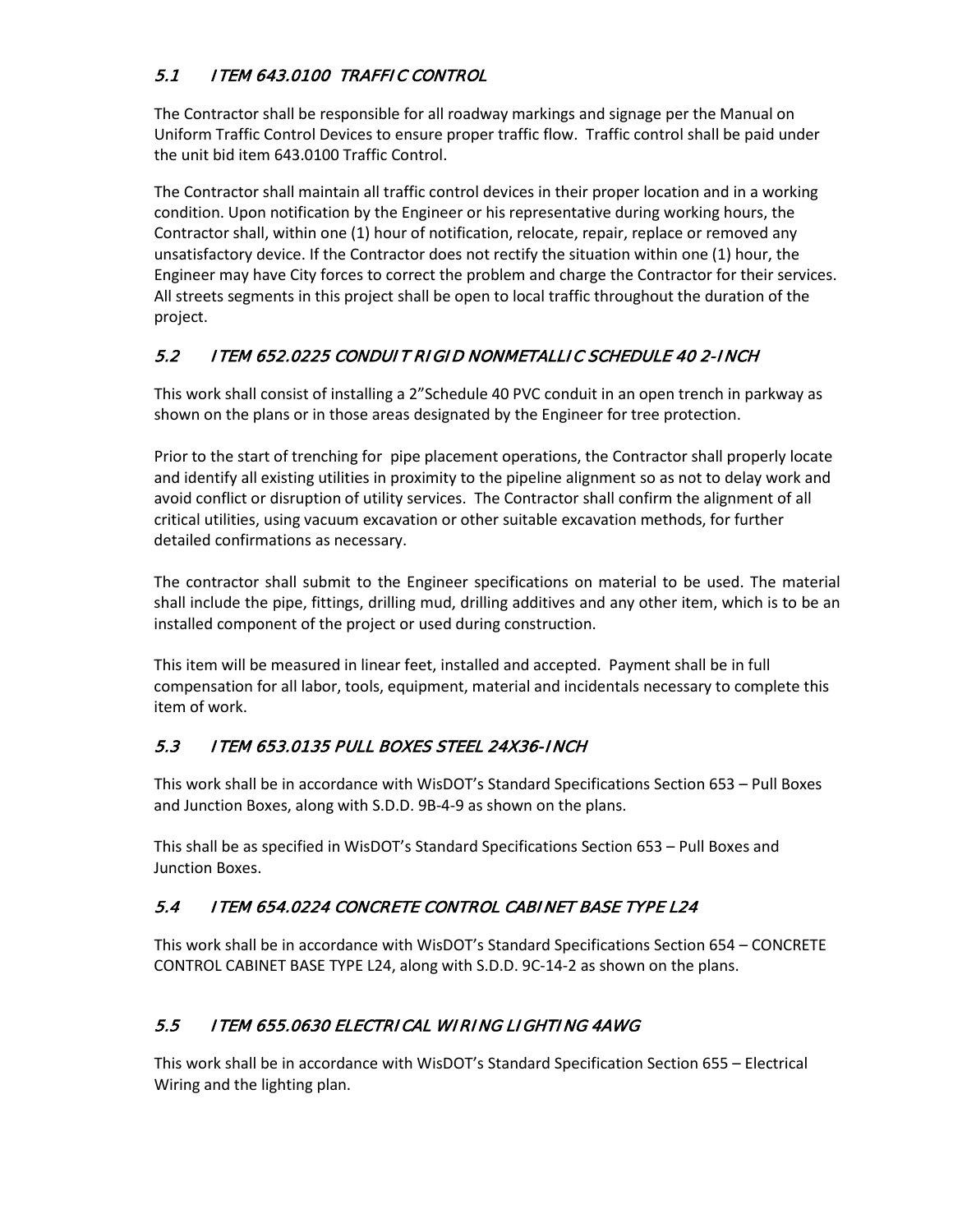A 24 inch length of wire shall be left in each handhole for termination. An extra loop (approximately five (5) feet) of all wires entering a pull box shall be provided.

Conductors shall be installed in the PVC raceway in continuous lengths without splices from terminal to terminal (pole to pole). Splicing will be permitted only at light pole bases of the poles. No underground splicing allowed.

Electric wire lighting will be measured in feet for each conductor complete in place and accepted.

Electric wire lighting measured will be paid for at the contract unit price per foot for AWG #4 which price shall be payment in full for furnishing and installing electrical wire; for making all connections, wire nuts, fuses, fuseholder, splices, tape, insulating varnish or sealant, testing circuits, and for all labor, tools, equipment and incidentals necessary to complete the work.

# <span id="page-8-0"></span>5.6 ITEM 656.0200 ELECTRICAL SERVICE METER BREAKER PEDESTAL

This work shall be in accordance with WisDOT's Standard Specifications Section 654 – ELECTRICAL SERVICE METER BREAKER PEDESTAL, along with S.D.D. 9D-1-5 as shown on the plans.

## <span id="page-8-1"></span>5.7 ITEM 659.2224 LIGHTING CONTROL CABINETS 240/ 480 24-INCH

This work shall be in accordance with WisDOT's Standard Specifications Section 654 – LIGHTING CONTROL CABINETS 240/480 24-INCH, along with S.D.D. 9D-4-1 as shown on the plans.

# <span id="page-8-2"></span>5.8 ITEM 671.0212 CONDUIT HDPE DIRECTIONAL BORE 1-DUCT 2-INCH

This work shall be completed in accordance WisDOT's Standard Specification Section 671.

Prior to the start of drilling, reaming and pipe placement operations, the Contractor shall properly locate and identify all existing utilities in proximity to the pipeline alignment so as not to delay work and avoid conflict or disruption of utility services. The Contractor shall confirm the alignment of all critical utilities, using vacuum excavation or other suitable excavation methods, for further detailed confirmations as necessary.

The bore path shall be designed by the drilling contractor to ensure that pipe joints do not deflect more that 50% of manufacturer's recommended maximum deflection.

The contractor shall submit to the Engineer specifications on material to be used. The material shall include the pipe, fittings, drilling mud, drilling additives and any other item, which is to be an installed component of the project or used during construction.

<span id="page-8-3"></span>This item will be measured in linear feet, installed and accepted. Payment shall be in full compensation for all labor, tools, equipment, material and incidentals necessary to complete this item of work.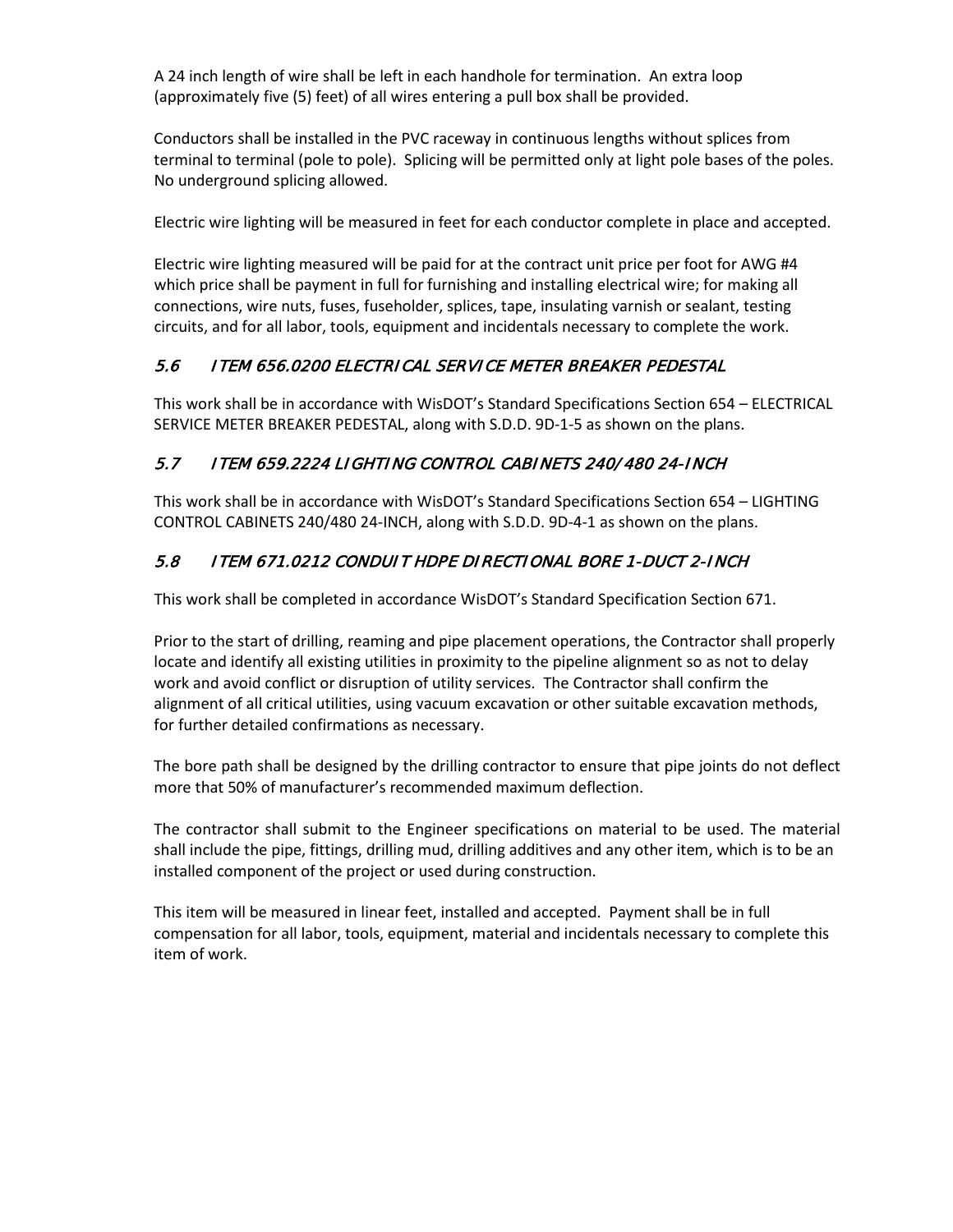# <span id="page-9-0"></span>5.9 ITEM SPV.0105.01 REMOVING EXISTING LIGHTING CABINET

This work shall consist of the removal of the existing lighting cabinet located at 3549 Summit Avenue. The contractor shall coordinate all work with the Village of Shorewood, Dave Best at 414- 788-7555 as well as with the electric utility company for the removal of the existing electrical connection.

The contractor will not be allowed to disconnect this service until all other infrastructure is in place together with the new lighting controller cabinet. Once the new cabinet is in place, contractor shall coordinate with the Village of Shorewood prior to removing service at the existing location.

This item of work will be measured as a single unit of work, completed in place and accepted.

The removal of the existing Lighting Cabinet as measured will be paid for at the contract lump sum price which shall be payment in full for disconnection of electrical service with coordination and utility company fees, for hauling and removal offsite, for removal of all conduit above ground and one foot below ground and for all labor, tools, equipment and incidentals necessary to complete the work.

#### <span id="page-9-1"></span>5.10 ITEM SPV.0105.02 WE ENERGIES 480 VOLT SERVICE

This work shall consist of applying for new service on behalf of the Village at the new location of the Lighting Control Cabinet. The contractor shall coordinate all work with the Village of Shorewood, Dave Best at 414-788-7555 as well as with the electric utility company for the new electrical connection. Contractor shall be responsible for installing the concrete base and meter pedestal prior to new service being installed.

Once the new cabinet is in place, contractor shall coordinate with the Village of Shorewood prior to removing service at the existing location and connection of the circuits at the new location.

This item of work will be measured as a single unit of work, completed in place and accepted.

The installation of New WE Energies Service as measured will be paid for at the contract lump sum price which shall be payment in full for installation of electrical service with coordination and utility company fees, and for all labor, tools, equipment and incidentals necessary to complete the work.

### <span id="page-9-2"></span>5.11 ITEM SPV.0105.03 RESTORATION (PROJECT LIMITS)

The Contractor shall repair disturbed lawn areas adjacent to construction by placing and compacting a minimum of 4 inches of pulverized topsoil and then seed area disturbed within construction limits. The Contractor shall backfill all lawn areas within five (5) working days of disturbance.

Seeding shall conform to Section 630, State of Wisconsin Department of Transportation Standard Specifications for Highway and Structure Construction, current edition. Seed shall be seed mixture No. 40. The sowing rate shall be two pounds per 1000 square feet of area.

Construction limits shall be considered areas within 18 inches of any new construction and any area disturbed by the contractor's operations. The level of the site restoration shall meet the level of the surrounding area being neither above nor below it.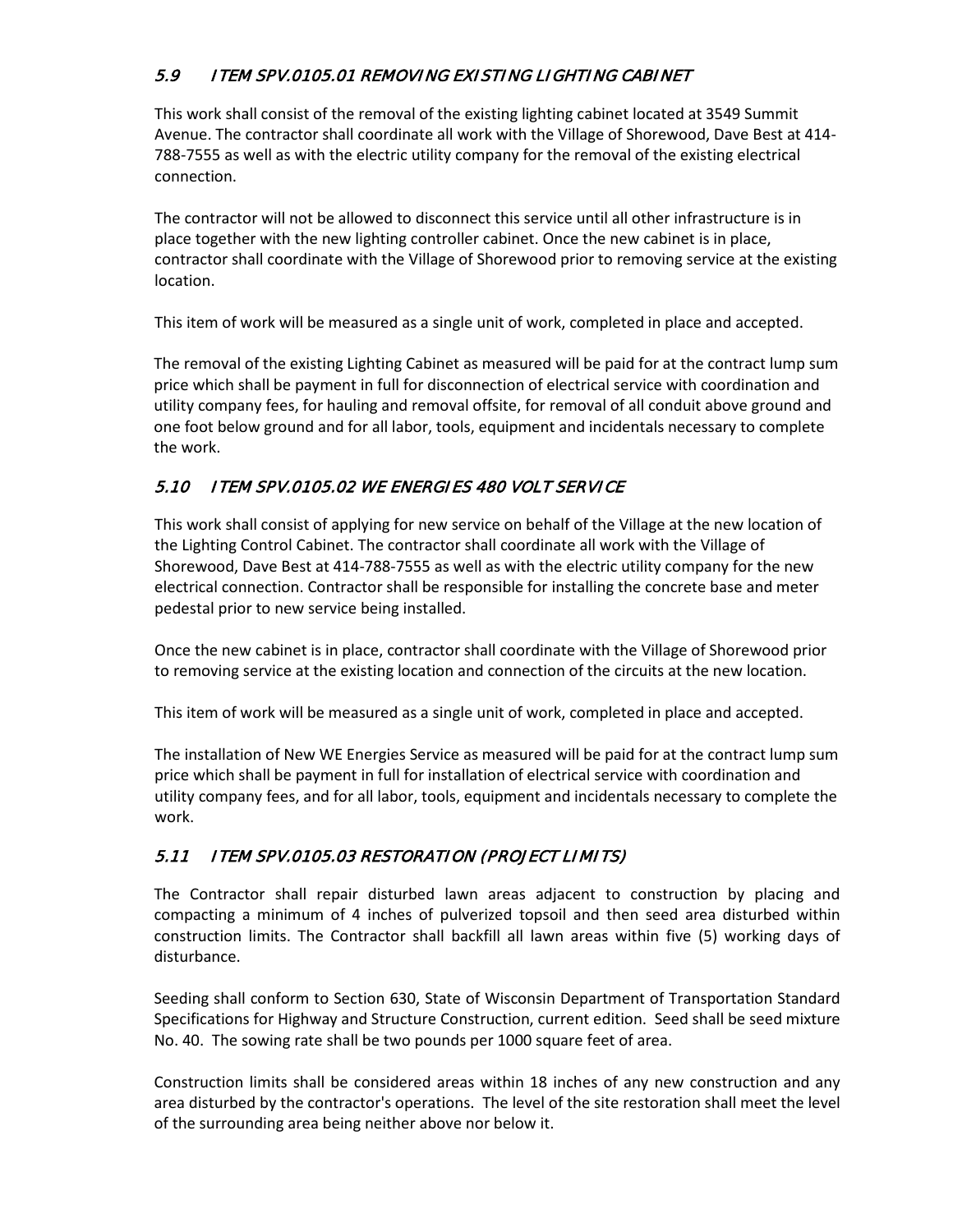The contractor shall be responsible for fertilizer, seed, water, and protection for a period of fourteen (14) days from the installation of the topsoil, seed, and fertilizer. At the end of fourteen (14) days, any bare areas shall be replanted and re-inspected after an additional fourteen (14) days.

Topsoil shall be placed to a minimum depth of 4 inches and shall not be placed over any foreign debris or material. All disturbed areas needing more than 4 inches of topsoil shall be placed in lifts and thoroughly compacted so that there are no excessive settlement areas after contract is completed. The finished topsoil elevation shall be at or slightly above the top of curb or sidewalk elevation after thorough compaction.

This item of work will be measured as a single unit of work, completed in place and accepted.

The Restoration as measured will be paid for at the contract lump sum price which shall be payment in full for pulverized topsoil, for all seed mixture No. 40, for all fertilizer, for hauling and placing of the material and for all labor, tools, equipment and incidentals necessary to complete the work.

### <span id="page-10-0"></span>5.12 ITEM SPV.0105.04 LIGHTING CONNECTIONS

This work shall consist of furnishing all material and work to connect the new lighting circuits to the existing fixtures. The Contractor will perform splice connections of the electrical wire as to connect all new wiring to the existing fixtures to the circuit as shown per plan. The contractor shall include all connections in this work area. It is anticipated that there will be 3 connections to the existing poles and 1 connection to new lighting control cabinet.

3M Scotchcast kits to be used as approved by Engineer.

This work should only be attempted when the new lighting can be made operational and this connection work can be completed in one day without affecting the existing light circuit.

Lighting connection will be measured as a single unit of work, complete in place and accepted.

Lighting connection as measured will be paid for as contract lump sum, which shall be payment in full for connecting and splicing the circuits to existing, digging, splice kits and for all labor, tools, equipment and incidentals necessary to complete the work